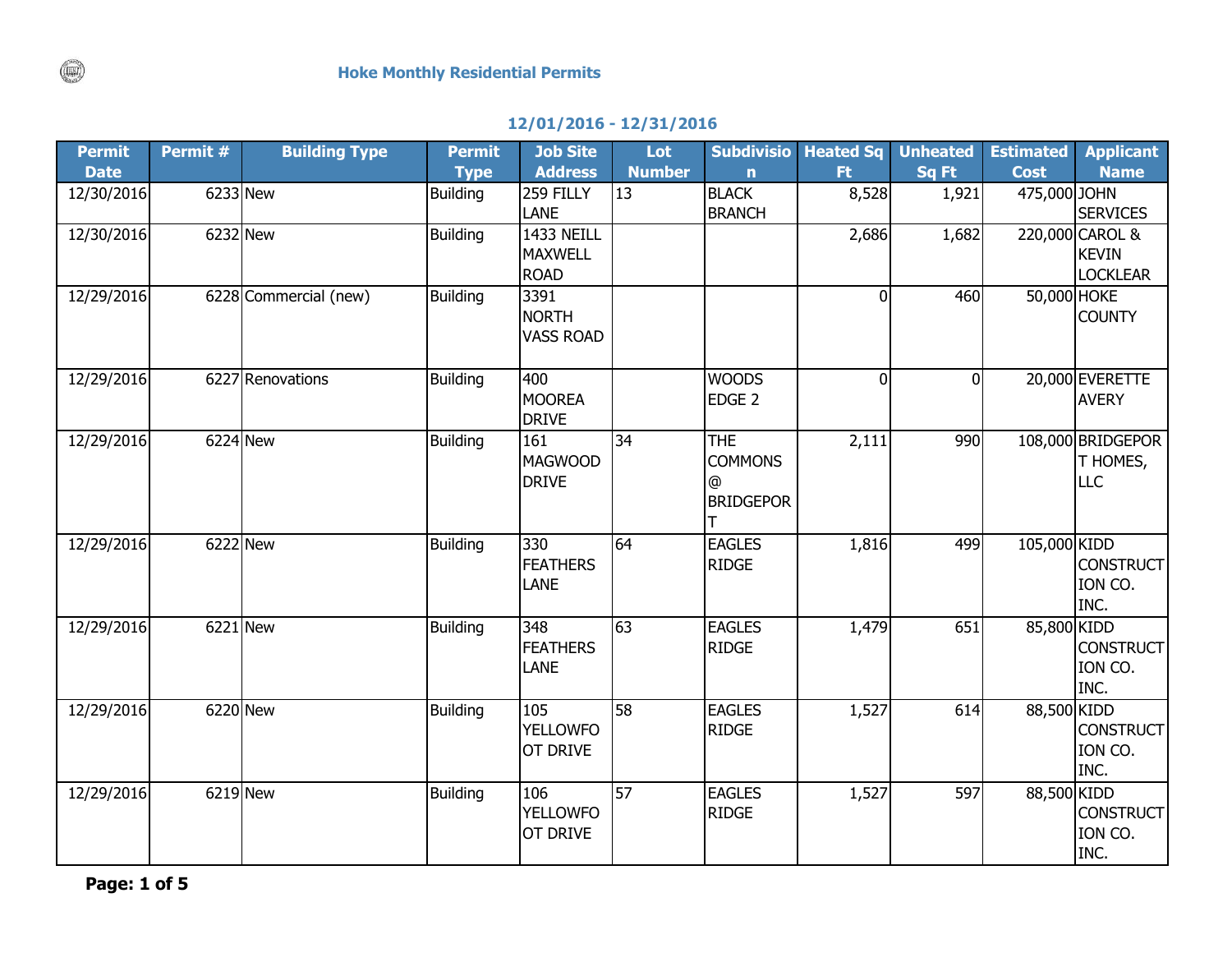| 12/28/2016 | 6218 New                | Zoning          | 161<br><b>MAGWOOD</b><br><b>DRIVE</b>                | 34  | <b>THE</b><br><b>COMMONS</b><br>@<br><b>BRIDGEPOR</b> | $\overline{0}$ | $\overline{0}$ |               | 0 BRIDGEPOR<br>T HOMES,<br><b>LLC</b>      |
|------------|-------------------------|-----------------|------------------------------------------------------|-----|-------------------------------------------------------|----------------|----------------|---------------|--------------------------------------------|
| 12/28/2016 | 6216 Accessory Building | <b>Building</b> | <b>111 TOM</b><br><b>MCLAUGHLI</b><br>N ROAD         |     |                                                       | $\overline{0}$ | 1,600          |               | 11,000 STEVE<br><b>ENGLAND</b>             |
| 12/28/2016 | 6211 Singlewide         | <b>Building</b> | 371 NORTH<br><b>DUFFIE</b><br><b>ROAD</b>            |     |                                                       | $\overline{0}$ | $\overline{0}$ |               | 0 CALVIN<br><b>BLACK</b>                   |
| 12/21/2016 | 6207 Fence              | Zoning          | 137<br>MOSSWOOD<br><b>LANE</b>                       | 21  | SPRINGVALL<br>EY                                      | $\overline{0}$ | $\mathbf 0$    |               | 0 MICHAEL<br><b>GUEITS</b>                 |
| 12/21/2016 | 6203 New                | <b>Building</b> | 294<br><b>WEXFORD</b><br><b>ST</b>                   | 358 | <b>WEDGEFILE</b><br>D                                 | 2,929          | 795            |               | $2$ GMC<br>CONSTRUCT<br>ION OF NC,<br>INC. |
| 12/21/2016 | 6202 New                | Zoning          | 294<br><b>WEXFORD</b><br><b>ST</b>                   | 358 | <b>WEDGEFILE</b><br>D                                 | $\overline{0}$ | $\mathbf{0}$   |               | 0 GMC CONST                                |
| 12/21/2016 | <b>6201 New</b>         | Building        | 416<br><b>WALTON</b><br><b>HEATH</b><br><b>DRIVE</b> | 158 | <b>TURNBERRY</b>                                      | 3,107          | 926            | 160,000 CATES | <b>BUILDING</b>                            |
| 12/21/2016 | 6200 New                | Building        | 197<br>TRANQUILI<br><b>TY DRIVE</b>                  | 11  | <b>WHISPERIN</b><br><b>G WINDS</b>                    | 3,364          | 814            |               | 250,000 LUMBEE<br>QUALITY                  |
| 12/21/2016 | <b>6199 New</b>         | Building        | 502<br><b>PORLOCK</b><br><b>WAY</b>                  | 122 | <b>STEEPLECH</b><br><b>ASE</b>                        | 3,480          | 1,005          | 159,990 H & H | CONSTRUCT<br><b>ORS</b>                    |
| 12/21/2016 | <b>6198 New</b>         | Zoning          | 294<br><b>WEXFORD</b><br><b>ST</b>                   | 358 | <b>WEDGEFILE</b><br>D                                 | $\overline{0}$ | $\mathbf{0}$   |               | 0 GMC CONST                                |
| 12/21/2016 | <b>6197 New</b>         | Zoning          | 259 FILLY<br><b>LANE</b>                             | 13  | <b>BLACK</b><br><b>BRANCH</b>                         | $\overline{0}$ | $\overline{0}$ |               | 0JAMAL<br><b>SHAHBAIN</b>                  |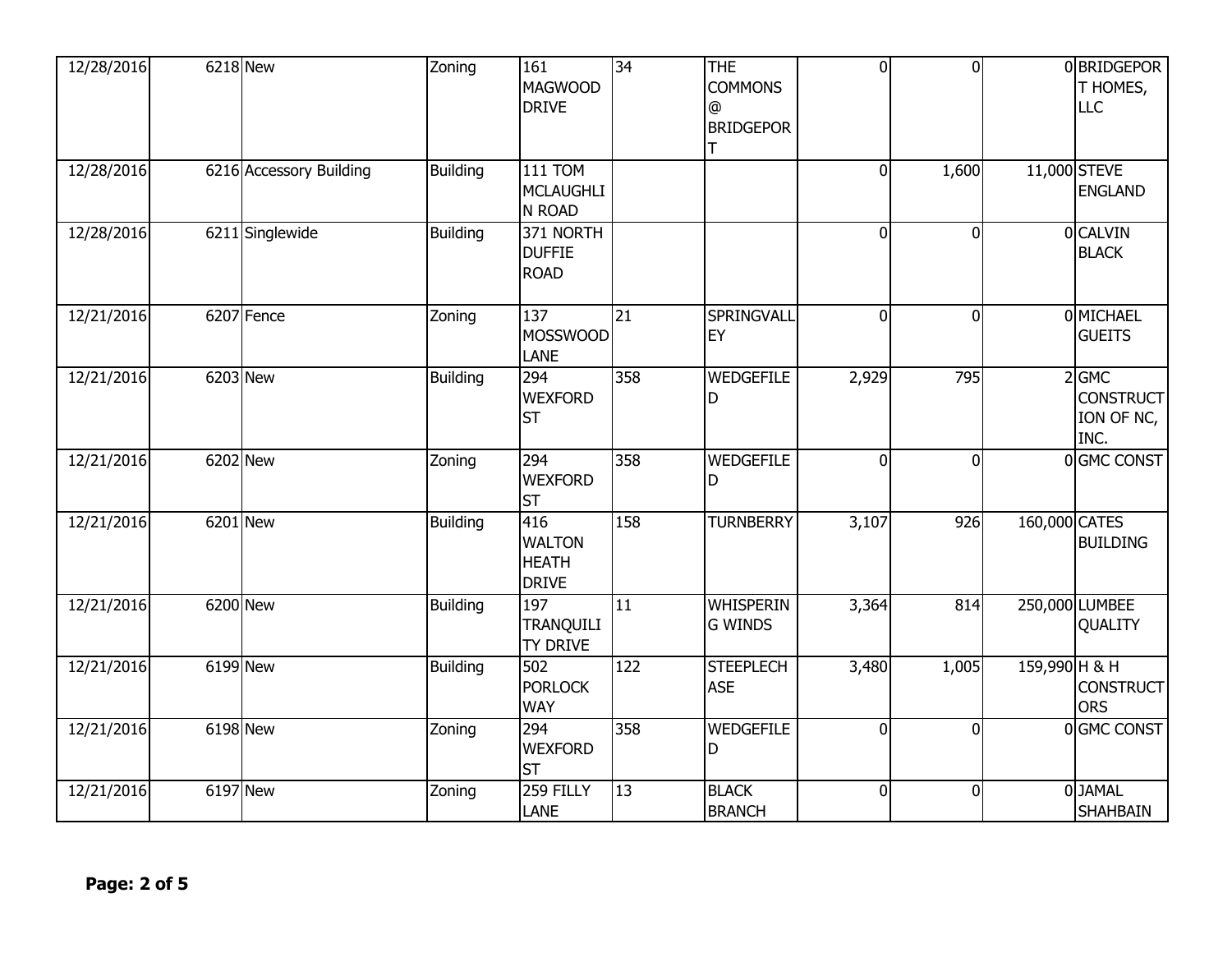| 12/21/2016 | <b>6195 New</b>  | Zoning          | 416<br><b>WALTON</b><br><b>HEATH DR</b>            | 158             | <b>TURNBERRY</b>                   | $\overline{0}$ | $\overline{0}$ | 0 CATES<br><b>BUILDING</b>                                                       |
|------------|------------------|-----------------|----------------------------------------------------|-----------------|------------------------------------|----------------|----------------|----------------------------------------------------------------------------------|
| 12/20/2016 | <b>6194</b> New  | Zoning          | 121<br><b>BRIANNA</b><br>LANE                      |                 |                                    | 0              | $\Omega$       | 0 BRIAN<br>WILHELM                                                               |
| 12/20/2016 | 6193 New         | Zoning          | 197<br>TRANQUILI<br>TY DR                          | $\overline{11}$ | <b>WHISPERIN</b><br><b>G WINDS</b> | 0              | $\Omega$       | 0LUMBEE<br>QUALITY                                                               |
| 12/19/2016 | 6190 Addition    | Zoning          | 2569<br><b>FAYETTEVIL</b><br>LE ROAD               |                 |                                    | 0              | $\Omega$       | 0 BEN STOUT                                                                      |
| 12/16/2016 | 6176 New         | Zoning          | 5211<br><b>BALFOUR</b><br><b>RD</b>                |                 |                                    | 0              | $\Omega$       | 0 DIANA<br><b>ALVAREZ</b>                                                        |
| 12/15/2016 | 6173 Fence       | Zoning          | 400<br>PHILLIPI CH<br><b>RD</b>                    |                 |                                    | 0              | $\Omega$       | 0 WILLIAM<br><b>EMBRY</b>                                                        |
| 12/15/2016 | 6172 Carport     | <b>Building</b> | 521 SPRING<br><b>PINE LANE</b>                     |                 |                                    | 0              | 432            | 1,500 CHARLES<br><b>LOCKLEAR</b>                                                 |
| 12/13/2016 | 6157 Singlewide  | <b>Building</b> | 268 DAVE<br><b>CURRIE</b><br><b>ROAD</b>           |                 |                                    | 0              | $\Omega$       | 0 SWINE<br><b>RELIEF</b>                                                         |
| 12/13/2016 | 6156 Porch       | Zoning          | 521 SPRING<br>PINE LANE                            |                 |                                    | 0              | $\mathbf{0}$   | 0 CHARLES<br><b>LOCKLEAR</b>                                                     |
| 12/12/2016 | 6150 New         | <b>Building</b> | 537 HOMER 7<br><b>LANE</b>                         |                 | <b>WHITE OAK</b><br><b>FARM</b>    | 3,369          | 1,841          | 375,536 SOUTHEAST<br><b>ERN</b><br><b>GENERAL</b><br><b>CONTRACTI</b><br>NG INC. |
| 12/9/2016  | 6149 Renovations | <b>Building</b> | <b>2387 JOHN</b><br><b>ROAD</b>                    |                 |                                    | 0              | $\overline{0}$ | 4,000 JANICE<br><b>JONES</b>                                                     |
| 12/8/2016  | 6146 Singlewide  | <b>Building</b> | 2907<br><b>FULFORD</b><br>MCMILLIAN<br><b>ROAD</b> |                 |                                    | 0              | $\overline{0}$ | OWILLIE H.<br><b>MELVIN</b>                                                      |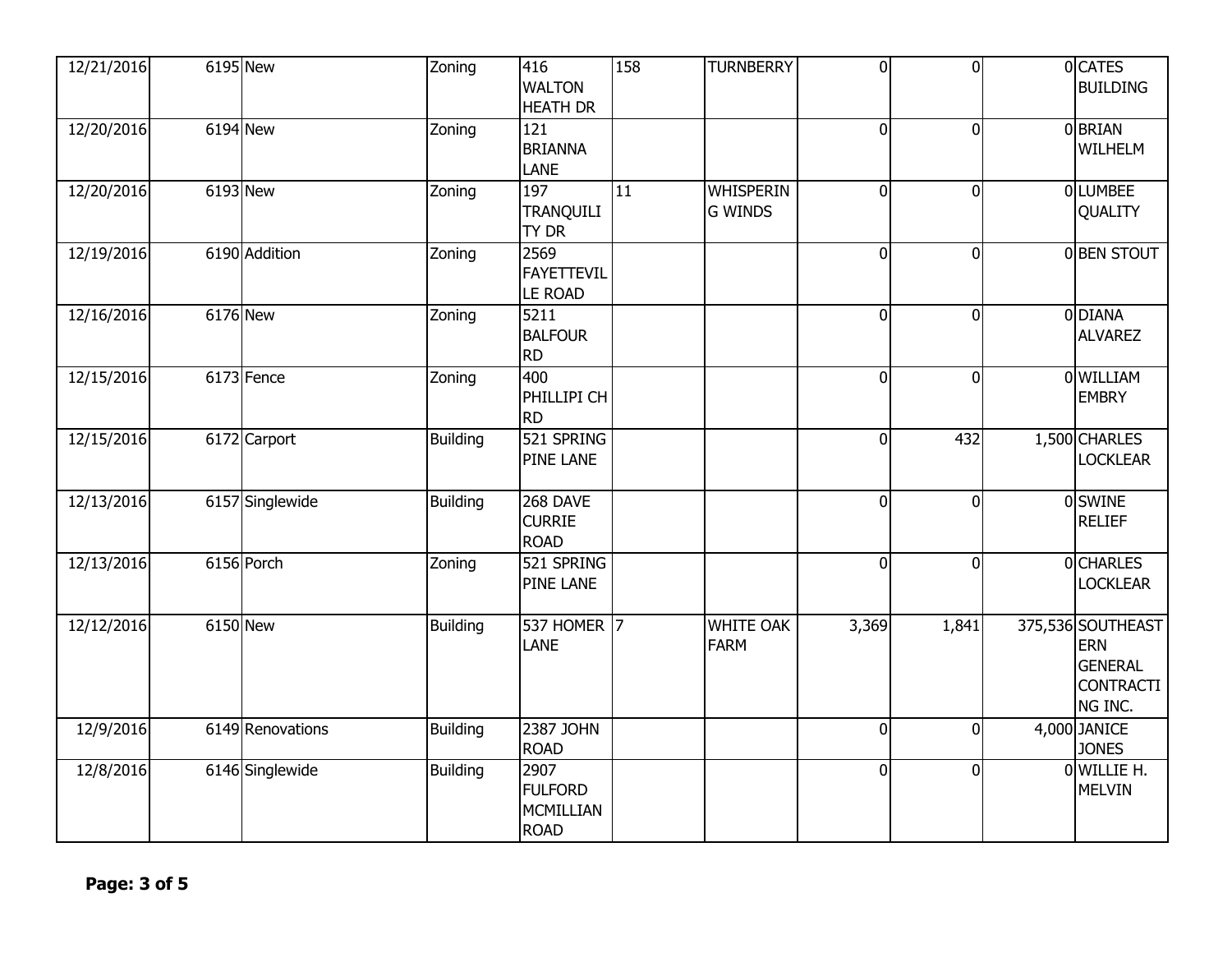| 12/8/2016 | 6144 Doublewide         | Zoning          | 412 SIX<br><b>SIBLINGS</b><br><b>LN</b>    |     |                                 | $\overline{0}$ | $\overline{0}$ |               | 0 TOMMY<br><b>WRIGHT</b>                   |
|-----------|-------------------------|-----------------|--------------------------------------------|-----|---------------------------------|----------------|----------------|---------------|--------------------------------------------|
| 12/8/2016 | 6141 Accessory Building | <b>Building</b> | 119 NEILL<br><b>MAXWELL</b><br><b>ROAD</b> |     |                                 | 200            | $\overline{0}$ |               | 2,500 JERRY<br><b>JACKSON</b>              |
| 12/7/2016 | <b>6137</b> New         | Zoning          | 330<br><b>FEATHERS</b><br><b>LANE</b>      | 64  | <b>EAGLES</b><br><b>RIDGE</b>   | $\overline{0}$ | $\overline{0}$ |               | $0$ KIDD<br><b>CONSTRUCT</b><br><b>ION</b> |
| 12/7/2016 | 6136 New                | Zoning          | 348<br><b>FEATHERS</b><br><b>LANE</b>      | 63  | <b>EAGLES</b><br><b>RIDGE</b>   | $\overline{0}$ | $\overline{0}$ |               | 0KIDD<br><b>CONSTRUCT</b><br><b>ION</b>    |
| 12/7/2016 | 6135 New                | <b>Building</b> | 366<br><b>FEATHERS</b><br>LANE             | 62  | <b>EAGLES</b><br><b>RIDGE</b>   | 1,306          | 551            | 76,000 KIDD   | <b>CONSTRUCT</b><br><b>ION</b>             |
| 12/6/2016 | 6130 Singlewide         | Zoning          | 2907 Fulford<br>McMillian Rd               |     |                                 | $\overline{0}$ | $\overline{0}$ |               | <b>OWillie Henry</b><br>Melvin             |
| 12/6/2016 | 6129 Commercial (new)   | <b>Building</b> | 687 BROCK<br><b>ROAD</b>                   |     |                                 | 9,208          | $\overline{0}$ | 365,000 PAR 3 | DEVELOPME<br>NT GROUP,<br><b>LLC</b>       |
| 12/5/2016 | 6122 New                | Zoning          | 502<br><b>PORLOCK</b><br><b>WAY</b>        | 122 | <b>STEEPLECH</b><br><b>ASE</b>  | $\overline{0}$ | $\overline{0}$ |               | $0H$ & H<br><b>CONSTRUCT</b><br>ORS        |
| 12/5/2016 | 6121 New                | Zoning          | 537 HOMER 7<br><b>LN</b>                   |     | <b>WHITE OAK</b><br><b>FARM</b> | $\overline{0}$ | $\overline{0}$ |               | 0 KEVIN<br><b>JOELL</b>                    |
| 12/5/2016 | 6118 Singlewide         | <b>Building</b> | 116<br><b>JOEREKA</b><br><b>ROAD</b>       |     |                                 | $\overline{0}$ | $\overline{0}$ |               | 0LONNIE<br><b>LOCKLEAR</b>                 |
| 12/5/2016 | 6117 Doublewide         | <b>Building</b> | 192<br><b>CHARLIE'S</b><br><b>DRIVE</b>    |     |                                 | $\overline{0}$ | $\overline{0}$ |               | 0 ERIC<br><b>JOHNSON</b>                   |
| 12/5/2016 | 6112 Renovations        | <b>Building</b> | 401 KEARNS<br>LANE                         |     |                                 | 448            | $\overline{0}$ |               | 4,500 FRANK<br><b>NEELEY</b>               |